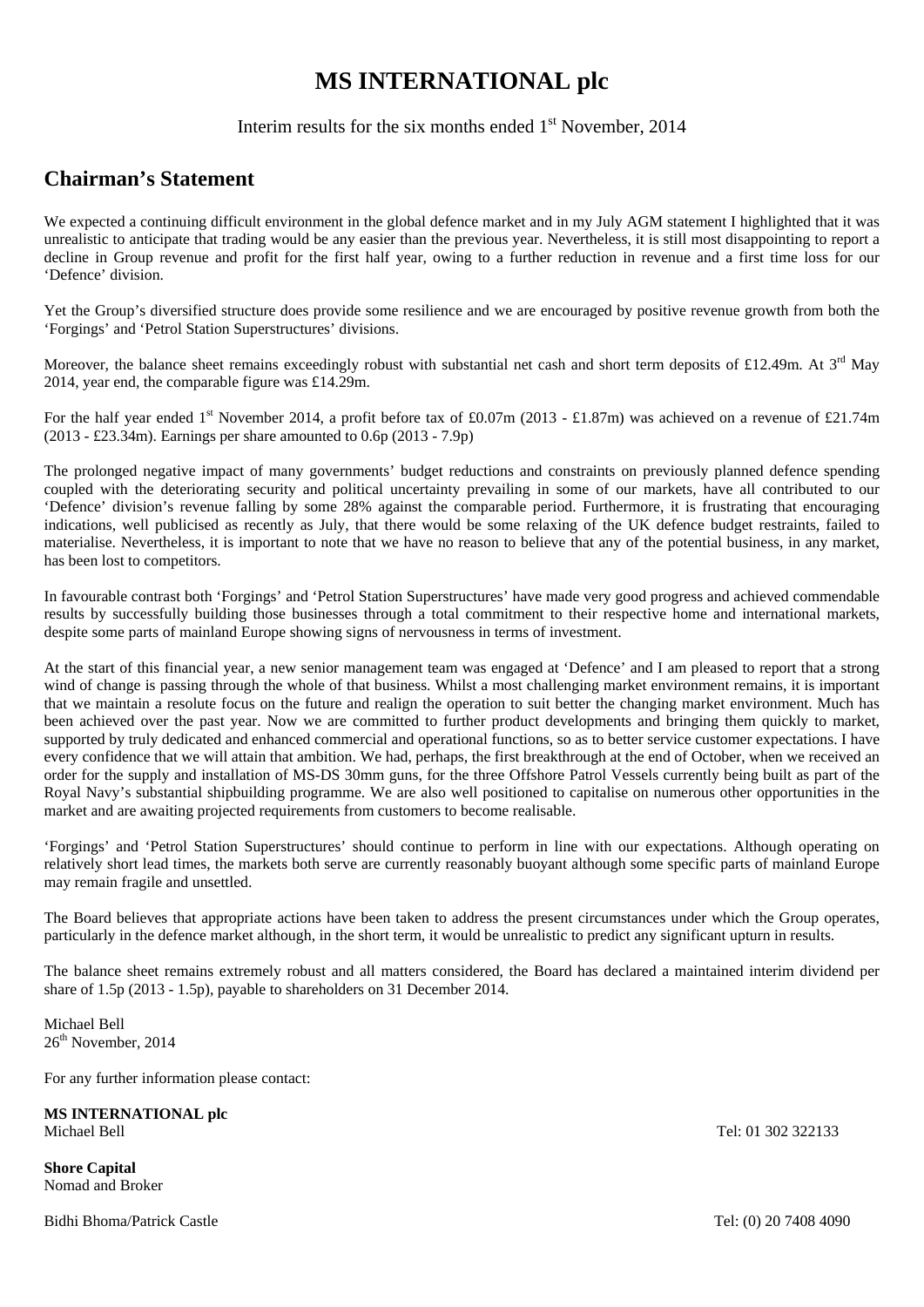### **Independent Review Report to MS INTERNATIONAL plc**

#### **Introduction**

We have been engaged by the company to review the condensed set of financial statements in the half-yearly financial report for the 6 Months ended 1<sup>st</sup> November 2014 which comprises the Interim condensed consolidated income statement, Interim condensed consolidated statement of comprehensive income, Interim condensed consolidated statement of financial position, Interim Group statement of changes in equity, Interim Group cash flow statement and the related explanatory notes. We have read the other information contained in the half yearly financial report and considered whether it contains any apparent misstatements or material inconsistencies with the information in the condensed set of financial statements.

This report is made solely to the company in accordance with guidance contained in International Standard on Review Engagements 2410 (UK and Ireland) "Review of Interim Financial Information Performed by the Independent Auditor of the Entity" issued by the Auditing Practices Board. To the fullest extent permitted by law, we do not accept or assume responsibility to anyone other than the company, for our work, for this report, or for the conclusions we have formed.

#### **Directors' Responsibilities**

The half-yearly financial report is the responsibility of, and has been approved by, the directors. The directors are responsible for preparing the half-yearly financial report in accordance with International Accounting Standards 34, "Interim Financial Reporting," as adopted by the European Union.

As disclosed in note 2, the annual financial statements of the company are prepared in accordance with IFRSs as adopted by the European Union. The condensed set of financial statements included in this half-yearly financial report has been prepared in accordance with International Accounting Standards 34, "Interim Financial Reporting," as adopted by the European Union.

#### **Our Responsibility**

Our responsibility is to express to the Company a conclusion on the condensed set of financial statements in the half-yearly financial report based on our review.

#### **Scope of Review**

We conducted our review in accordance with International Standard on Review Engagements (UK and Ireland) 2410, "Review of Interim Financial Information Performed by the Independent Auditor of the Entity" issued by the Auditing Practices Board for use in the United Kingdom. A review of interim financial information consists of making enquiries, primarily of persons responsible for financial and accounting matters, and applying analytical and other review procedures. A review is substantially less in scope than an audit conducted in accordance with International Standards on Auditing (UK and Ireland) and consequently does not enable us to obtain assurance that we would become aware of all significant matters that might be identified in an audit. Accordingly, we do not express an audit opinion.

#### **Conclusion**

Based on our review, nothing has come to our attention that causes us to believe that the condensed set of financial statements in the half-yearly financial report for the 6 months ended  $1<sup>st</sup>$  November 2014 is not prepared, in all material respects, in accordance with International Accounting Standard 34 as adopted by the European Union.

Ernst & Young LLP Leeds Date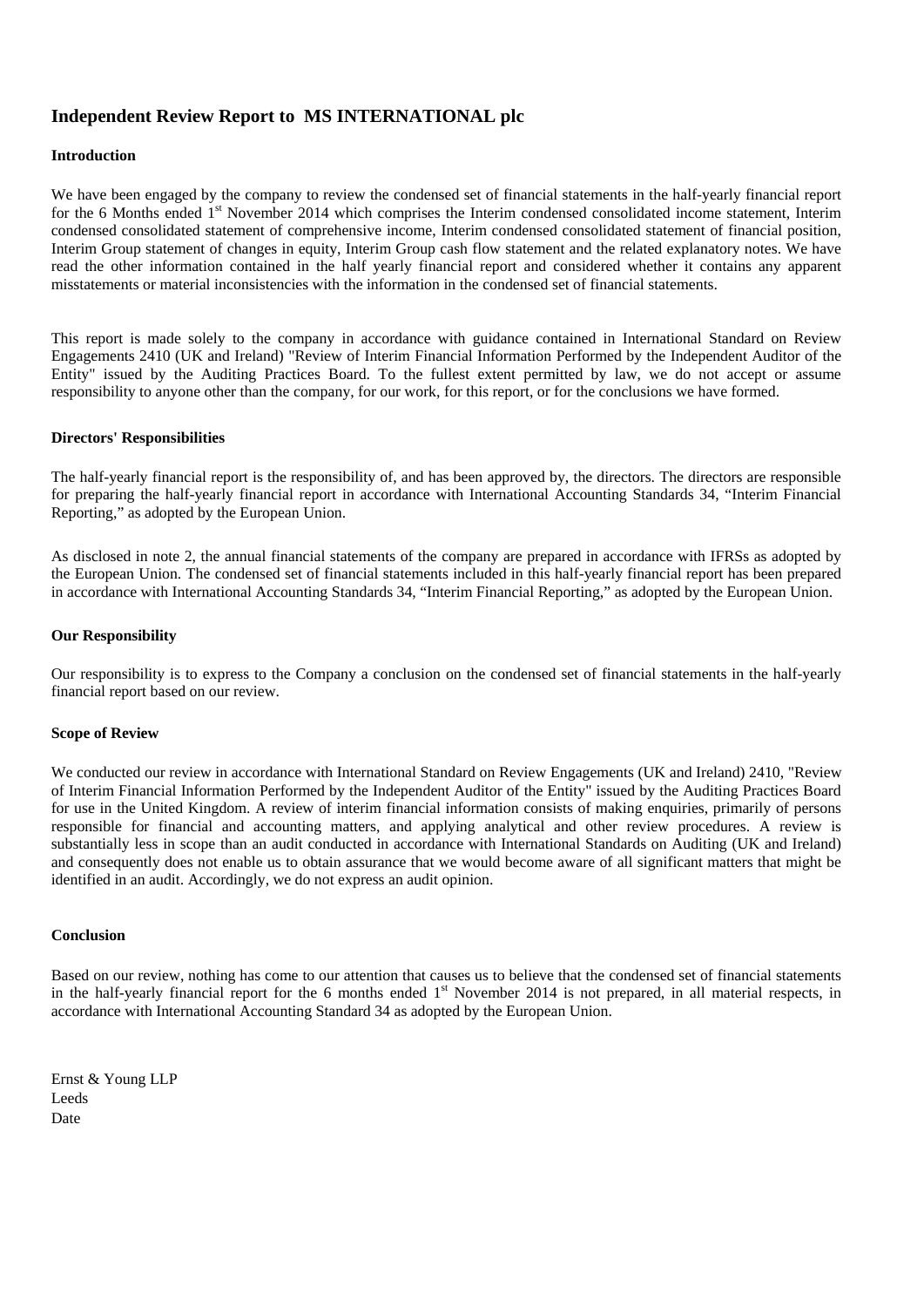## **Interim condensed consolidated income statement**

|                                                                    | <b>Notes</b>   | 26 weeks<br>ended 1st<br>Nov., 2014<br>unaudited<br>£000 | 27 weeks<br>ended 2 <sup>nd</sup><br>Nov., 2013<br>unaudited<br>$\pounds000$ |
|--------------------------------------------------------------------|----------------|----------------------------------------------------------|------------------------------------------------------------------------------|
|                                                                    |                |                                                          |                                                                              |
| Products                                                           |                | 14,266                                                   | 16,507                                                                       |
| Contracts                                                          |                | 7,471                                                    | 6,836                                                                        |
| <b>Revenue</b>                                                     | $\overline{4}$ | 21,737                                                   | 23,343                                                                       |
| Cost of sales                                                      |                | (16,937)                                                 | (16,614)                                                                     |
| <b>Gross profit</b>                                                |                | 4,800                                                    | 6,729                                                                        |
| Distribution costs                                                 |                | (1, 113)                                                 | (1,227)                                                                      |
| Administrative expenses                                            |                | (3, 492)                                                 | (3,468)                                                                      |
| <b>Operating profit</b>                                            | $\overline{4}$ | 195                                                      | 2,034                                                                        |
| Finance costs                                                      |                | (5)                                                      | (36)                                                                         |
| Other finance costs - pension                                      |                | (119)                                                    | (127)                                                                        |
| <b>Profit before taxation</b>                                      |                | 71                                                       | 1,871                                                                        |
| Taxation                                                           | 5              | 24                                                       | (444)                                                                        |
| Profit for the period attributable to equity holders of the parent |                | 95                                                       | 1,427                                                                        |
| Earnings per share: basic and diluted                              | 6              | 0.6p                                                     | 7.9p                                                                         |

## **Interim condensed consolidated statement of comprehensive income**

|                                                                                                      | 26 weeks   | 27 weeks   |
|------------------------------------------------------------------------------------------------------|------------|------------|
|                                                                                                      | ended 1st  | ended 2nd  |
|                                                                                                      | Nov., 2014 | Nov., 2013 |
|                                                                                                      | unaudited  | unaudited  |
|                                                                                                      | £000       | £000       |
| Profit for the period attributable to equity holders of the parent                                   | 95         | 1,427      |
| Exchange differences on retranslation of foreign operations                                          | (69)       | (106)      |
| Net other comprehensive loss to be reclassified to profit or loss in subsequent periods              | (69)       | (106)      |
| Remeasurement (losses)/gains on defined benefit pension scheme                                       | (1,391)    | 1,332      |
| Deferred taxation on remeasurement gains/losses on defined benefit pension scheme                    | 278        | (416)      |
| Net other comprehensive (loss)/income not being reclassified to profit or loss in subsequent periods | (1,113)    | 916        |
| Total comprehensive (loss)/income for the period attributable to equity holders of the parent        | (1,087)    | 2,237      |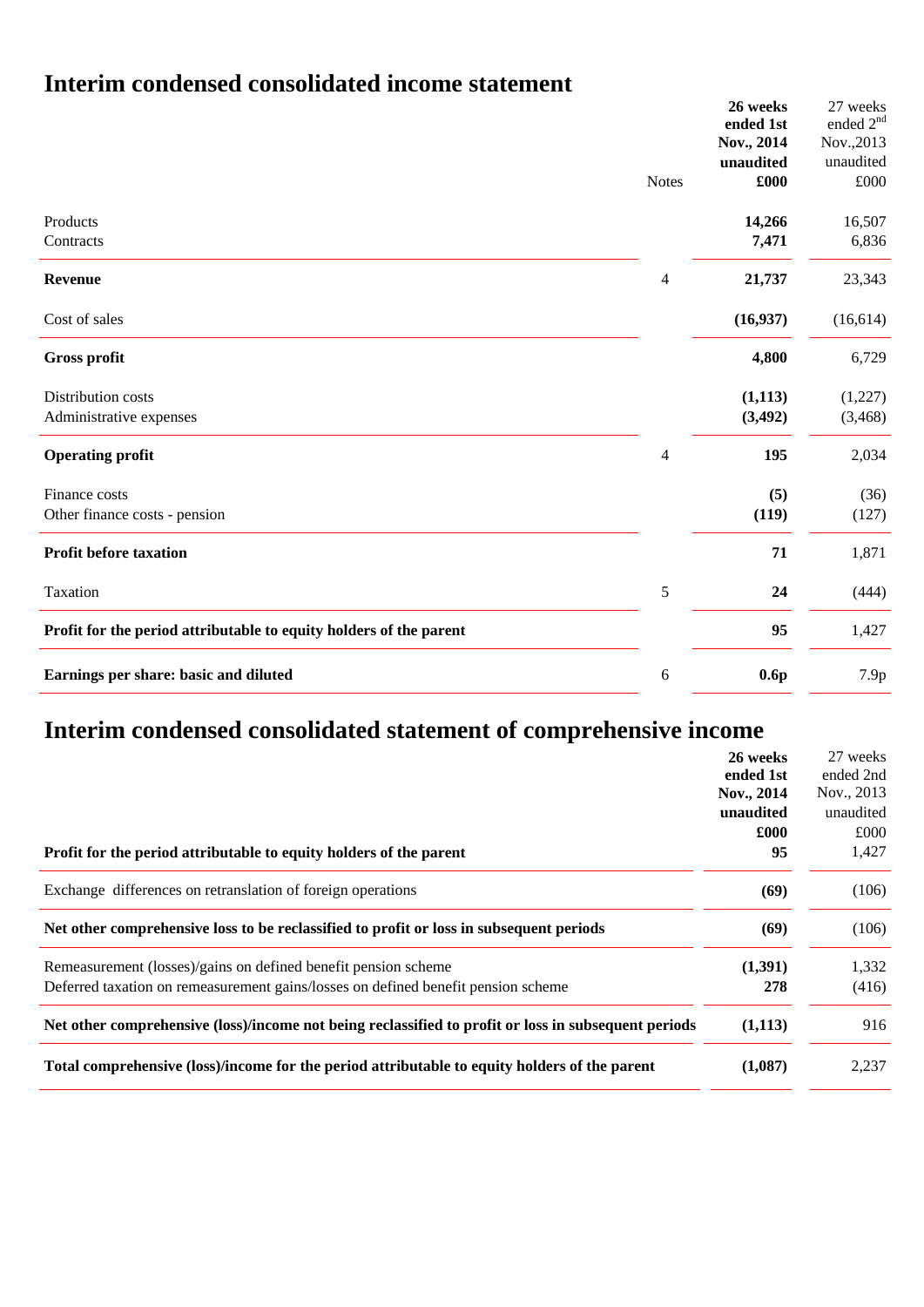# **Interim condensed consolidated statement of financial position**

|                                                                                                                                                                                                                                                           | <b>Notes</b> | 1st Nov., 2014<br>unaudited                                                     | 3rd May, 2014<br>audited                                                        |
|-----------------------------------------------------------------------------------------------------------------------------------------------------------------------------------------------------------------------------------------------------------|--------------|---------------------------------------------------------------------------------|---------------------------------------------------------------------------------|
| <b>ASSETS</b>                                                                                                                                                                                                                                             |              | £000                                                                            | £000                                                                            |
| Non-current assets                                                                                                                                                                                                                                        |              |                                                                                 |                                                                                 |
| Property, plant and equipment                                                                                                                                                                                                                             | $\,8\,$      | 14,822                                                                          | 15,127                                                                          |
| Intangible assets                                                                                                                                                                                                                                         |              | 3,976                                                                           | 4,135                                                                           |
| Deferred income tax asset                                                                                                                                                                                                                                 |              | 159                                                                             |                                                                                 |
|                                                                                                                                                                                                                                                           |              | 18,957                                                                          | 19,262                                                                          |
| <b>Current assets</b>                                                                                                                                                                                                                                     |              |                                                                                 |                                                                                 |
| Inventories                                                                                                                                                                                                                                               |              | 8,862                                                                           | 8,162                                                                           |
| Trade and other receivables                                                                                                                                                                                                                               |              | 12,171                                                                          | 8,260                                                                           |
| Income tax receivable                                                                                                                                                                                                                                     |              | 117                                                                             | 51                                                                              |
| Prepayments                                                                                                                                                                                                                                               |              | 741                                                                             | 447                                                                             |
| Cash and short-term deposits                                                                                                                                                                                                                              | 9            | 12,490                                                                          | 14,286                                                                          |
|                                                                                                                                                                                                                                                           |              | 34,381                                                                          | 31,206                                                                          |
| <b>TOTAL ASSETS</b>                                                                                                                                                                                                                                       |              | 53,338                                                                          | 50,468                                                                          |
| <b>EQUITY AND LIABILITIES</b><br><b>Equity</b><br>Issued capital<br>Capital redemption reserve<br>Other reserves<br>Revaluation reserve<br>Special reserve<br>Currency translation reserve<br>Treasury shares<br>Retained earnings<br><b>Total Equity</b> |              | 1,840<br>901<br>2,815<br>4,146<br>1,629<br>(252)<br>(3,059)<br>18,963<br>26,983 | 1,840<br>901<br>2,815<br>4,146<br>1,629<br>(183)<br>(3,059)<br>21,054<br>29,143 |
|                                                                                                                                                                                                                                                           |              |                                                                                 |                                                                                 |
| <b>Non-current liabilities</b><br>Defined benefit pension liability<br>Deferred income tax liability                                                                                                                                                      | 10           | 7,354                                                                           | 5,889<br>211                                                                    |
|                                                                                                                                                                                                                                                           |              | 7,354                                                                           | 6,100                                                                           |
|                                                                                                                                                                                                                                                           |              |                                                                                 |                                                                                 |
| <b>Current liabilities</b><br>Trade and other payables                                                                                                                                                                                                    |              | 19,001                                                                          | 15,225                                                                          |
|                                                                                                                                                                                                                                                           |              | 19,001                                                                          | 15,225                                                                          |
| TOTAL EQUITY AND LIABILITIES                                                                                                                                                                                                                              |              | 53,338                                                                          | 50,468                                                                          |
|                                                                                                                                                                                                                                                           |              |                                                                                 |                                                                                 |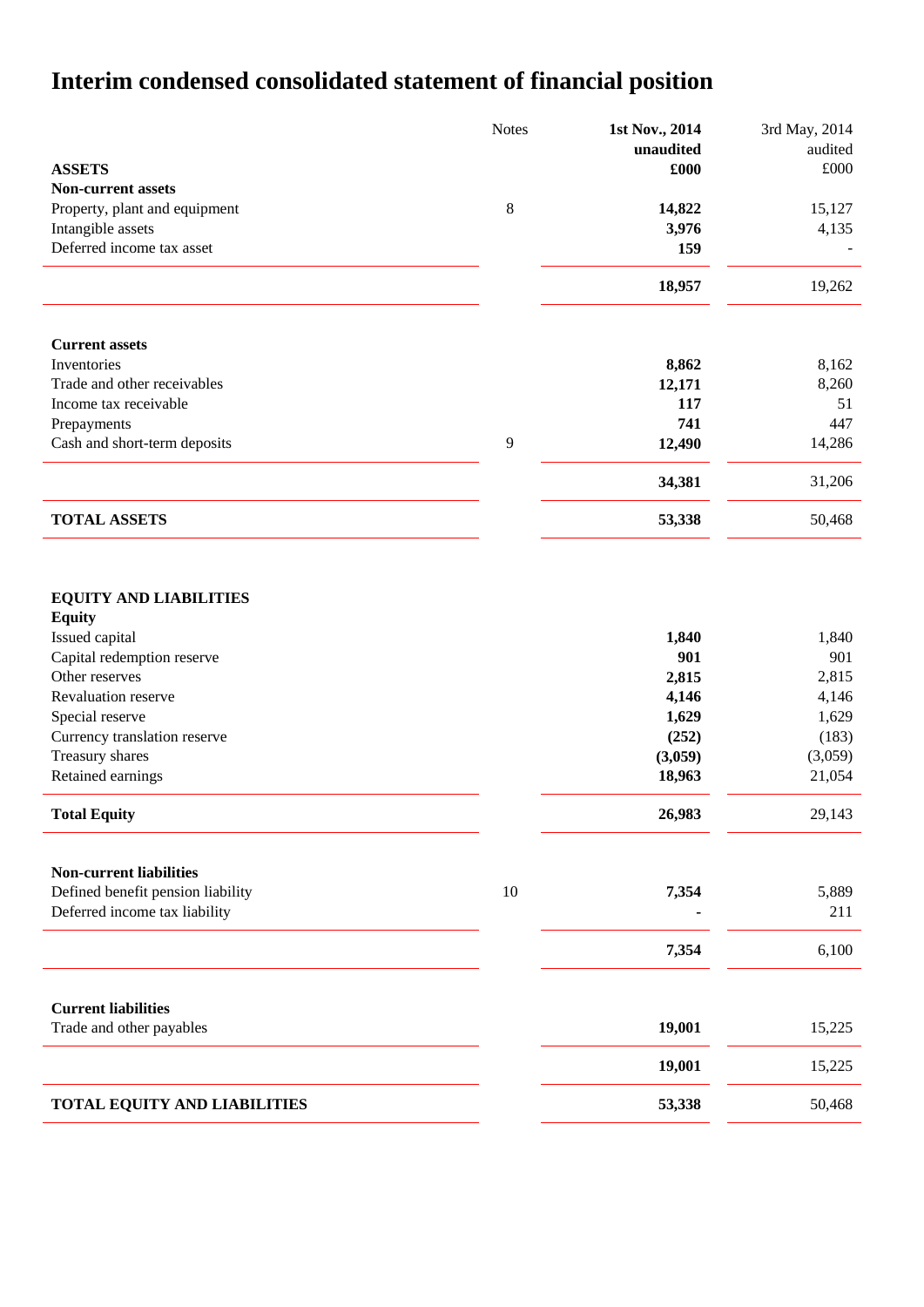# **Interim Group statement of changes in equity**

|                                      | Issued<br>capital | Capital<br>redemption<br>reserve | Other<br>reserves        | Revaluation<br>reserve | Special<br>reserve | Foreign<br>exchange<br>reserve | Treasury<br>shares       | Retained<br>earnings | <b>Total</b><br>unaudited |
|--------------------------------------|-------------------|----------------------------------|--------------------------|------------------------|--------------------|--------------------------------|--------------------------|----------------------|---------------------------|
|                                      | £'000             | $\pounds 000$                    | $\pounds 000$            | $\pounds 000$          | $\pounds 000$      | $\pounds 000$                  | £'000                    | $\pounds 000$        | £'000                     |
| At 3rd May, 2014                     | 1,840             | 901                              | 2,815                    | 4,146                  | 1,629              | (183)                          | (3,059)                  | 21,054               | 29,143                    |
| Profit for the period                |                   |                                  |                          |                        |                    |                                |                          | 95                   | 95                        |
| Other comprehensive loss             |                   | $\overline{\phantom{a}}$         | $\overline{\phantom{a}}$ |                        | $\overline{a}$     | (69)                           | $\overline{\phantom{a}}$ | (1, 113)             | (1,182)                   |
|                                      | 1,840             | 901                              | 2,815                    | 4,146                  | 1,629              | (252)                          | (3,059)                  | 20,036               | 28,056                    |
| Dividend paid                        |                   |                                  |                          |                        |                    |                                | $\overline{a}$           | (1,073)              | (1,073)                   |
| At 1st November, 2014                | 1,840             | 901                              | 2,815                    | 4,146                  | 1,629              | (252)                          | (3,059)                  | 18,963               | 26,983                    |
|                                      | Issued<br>capital | Capital<br>redemption<br>reserve | Other<br>reserves        | Revaluation<br>reserve | Special<br>reserve | Foreign<br>exchange<br>reserve | Treasury<br>shares       | Retained<br>earnings | <b>Total</b><br>unaudited |
|                                      | $\pounds 000$     | $\pounds 000$                    | $\pounds 000$            | $\pounds 000$          | $\pounds 000$      | $\pounds 000$                  | £'000                    | $\pounds 000$        | $\pounds 000$             |
| At 27th April, 2013                  | 1,840             | 901                              | 2,815                    | 2,532                  | 1,629              | 61                             | (100)                    | 19,376               | 29,054                    |
| Profit for the period                |                   |                                  |                          |                        |                    |                                |                          | 1,427                | 1,427                     |
| Other comprehensive<br>(loss)/income |                   |                                  |                          |                        | $\overline{a}$     | (106)                          | $\overline{a}$           | 916                  | 810                       |
|                                      | 1,840             | 901                              | 2,815                    | 2,532                  | 1,629              | (45)                           | (100)                    | 21,719               | 31,291                    |
| Change in taxation rates             |                   |                                  |                          | 42                     | $\blacksquare$     |                                |                          |                      | 42                        |
| Dividend paid                        |                   |                                  |                          |                        |                    |                                | $\overline{a}$           | (1,180)              | (1,180)                   |
| At 2nd November, 2013                | 1,840             | 901                              | 2,815                    | 2,574                  | 1,629              | (45)                           | (100)                    | 20,539               | 30,153                    |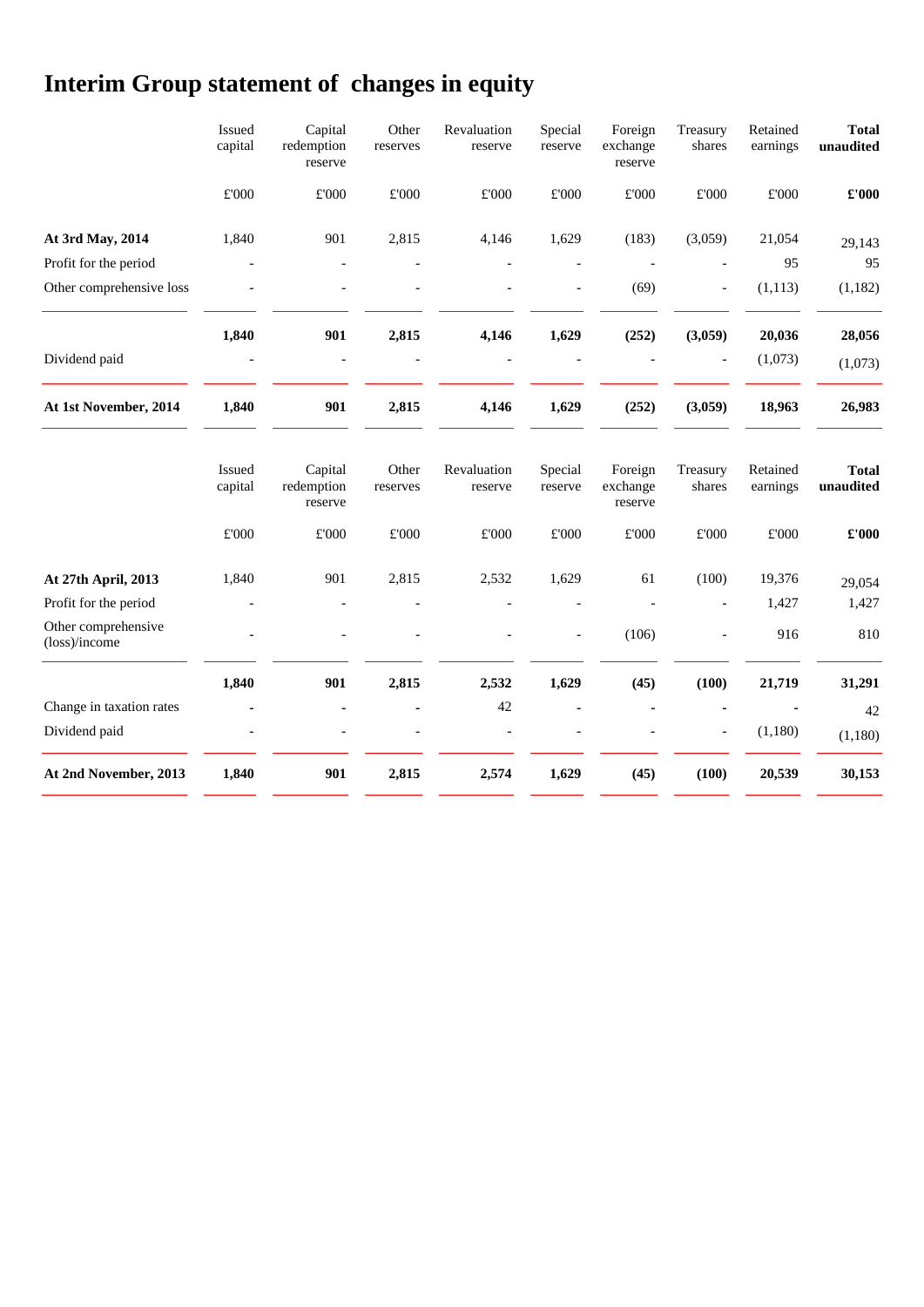# **Interim Group cash flow statement**

|                                                                                                | 26 weeks   | 27 weeks      |
|------------------------------------------------------------------------------------------------|------------|---------------|
|                                                                                                | ended 1st  | ended 2nd     |
|                                                                                                | Nov., 2014 | Nov., 2013    |
|                                                                                                | unaudited  | unaudited     |
|                                                                                                | £'000      | $\pounds 000$ |
| Profit before taxation                                                                         | 71         | 1,871         |
| Adjustments to reconcile profit before taxation to net cash in flows from operating activities |            |               |
| Depreciation charge                                                                            | 575        | 622           |
| Amortisation charge                                                                            | 159        | 158           |
| Administration expenses- pension fund                                                          | 219        | 171           |
| Profit on disposal of fixed assets                                                             | (29)       | (57)          |
| Finance costs                                                                                  | 124        | 163           |
| Foreign exchange movements                                                                     | 41         | (74)          |
| Increase in inventories                                                                        | (700)      | (1,658)       |
| (Increase)/decrease in receivables                                                             | (3,911)    | 78            |
| Increase in prepayments                                                                        | (294)      | (366)         |
| Increase/(decrease) in payables                                                                | 2,317      | (781)         |
| Increase in progress payments                                                                  | 1,459      | 2,637         |
| Pension fund deficit payments                                                                  | (264)      | (286)         |
| <b>Cash flows from operations</b>                                                              | (233)      | 2,478         |
| Interest paid                                                                                  | (5)        | (36)          |
| Taxation paid                                                                                  | (135)      | (256)         |
| Net cash flow from operating activities                                                        | (373)      | 2,186         |
| <b>Investing activities</b>                                                                    |            |               |
| Purchase of property, plant and equipment                                                      | (487)      | (467)         |
| Sale of property, plant and equipment                                                          | 137        | 135           |
| Net cash flows used in investing activities                                                    | (350)      | (332)         |
| <b>Financing activities</b>                                                                    |            |               |
| Dividend paid                                                                                  | (1,073)    | (1,180)       |
| Net cash flows used in financing activities                                                    | (1,073)    | (1,180)       |
|                                                                                                |            |               |
| Movement in cash and cash equivalents                                                          | (1,796)    | 674           |
| Opening cash and cash equivalents                                                              | 14,286     | 13,447        |
| Closing cash and cash equivalents                                                              | 12,490     | 14,121        |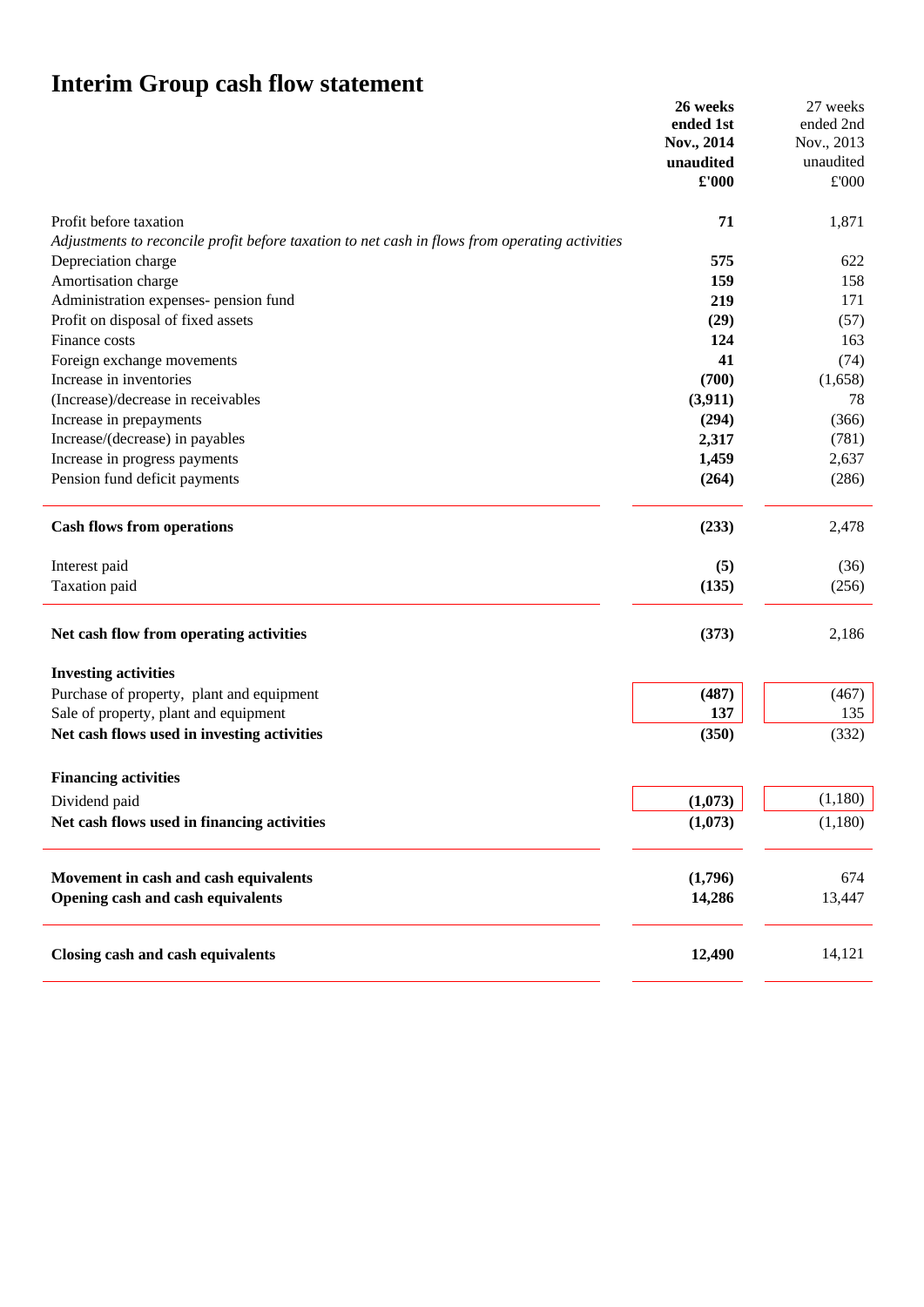## **Notes to the interim Group financial statements**

#### **1 Corporate information**

MS INTERNATIONAL plc is a public limited company incorporated in England and Wales. The Company's ordinary shares are traded on the AIM market of the London Stock Exchange. The principal activities of the Company and its subsidiaries ("the Group") are described in Note 4.

The interim condensed consolidated financial statement of the Group for the twenty six weeks ended 1st November, 2014 were authorised for issue in accordance with a resolution of the directors on 26th November, 2014.

#### **2 Basis of preparation and accounting policies**

The annual financial statements of the Group are prepared in accordance with IFRS as adopted by the European Union. The condensed set of financial statements included in this half-yearly financial report which has not been audited has been prepared in accordance with International Accounting Standard 34, "Interim Financial Reporting," as adopted by the European Union. The accounting policies are consistent with those applied in the Group Annual financial statements for the 53 weeks ended 3rd May, 2014.

The interim financial information has been reviewed by the Group's auditors, Ernst & Young LLP, their report is included on page 3. These interim financial statements do not constitute statutory financial statements within the meaning of section 435 of the Companies Act 2006. The interim condensed consolidated financial statements do not include all the information and disclosures required in the annual financial statements and should be read in conjunction with the Group's annual financial statements as at 3rd May, 2014.

The Group has adopted all applicable amendments to standards with an effective date from  $3<sup>rd</sup>$  May, 2014. The Group has adopted IFRS 10, IFRS 12 and IAS 27 Separate Financial Statements, IAS 32 Offsetting Financial Assets and Financial Liabilities all effective from 1st January 2014. Adoption of these standards did not have any material impact on financial performance or position of the Group.

The figures for the year ended 3rd May, 2014 do not constitute the Group's statutory accounts for the period but have been extracted from the statutory accounts. The auditor's report on those accounts, which have been filed with the Registrar of Companies, was unqualified and did not contain any statement under section 498(2) or (3) of the Companies Act 2006.

#### **3 Principal risks and uncertainties**

The principal risk and uncertainties facing the Group relate to levels of customer demand for the Group's products and services. Customer demand is driven mainly by general economic conditions but also by pricing, product quality and delivery performance of MS INTERNATIONAL plc and in comparison with our competitors. Sterling exchange rates against other currencies can influence pricing.

The Group has considerable financial resources together with long term contracts with a number of customers. As a consequence, the Directors believe that the Group is well placed to manage its business risk successfully despite the current uncertain economic outlook.

After making enquiries the Directors have a reasonable expectation that the Company and the Group have adequate resources to continue in operational existence for the foreseeable future. Accordingly, they continue to adopt the going concern basis in preparing the annual report and accounts.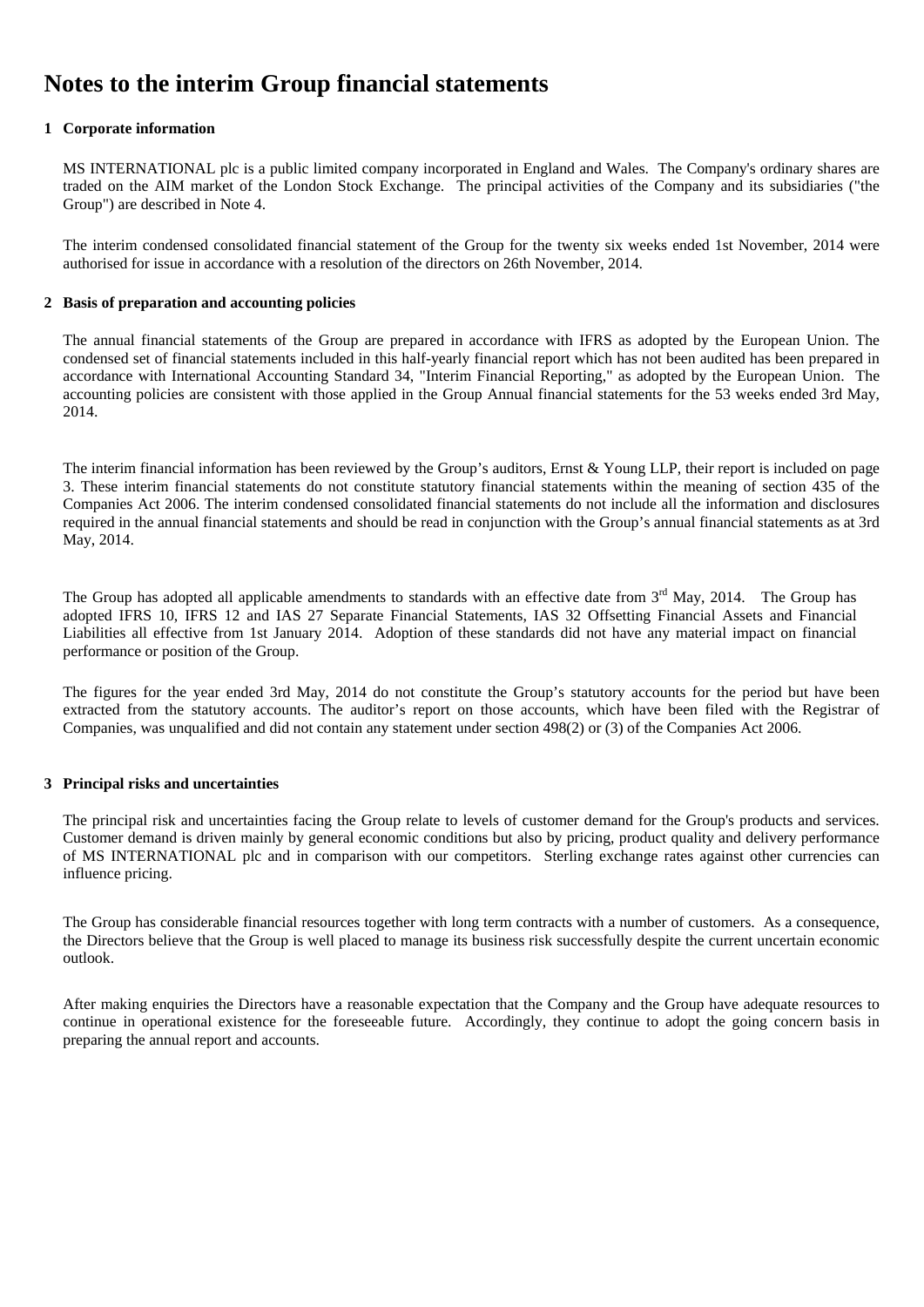#### **4 Segment information**

#### **(a) Primary reporting format - divisional segments**

The reporting format is determined by the differences in manufacture and services provided by the Group. The Defence division is engaged in the design, manufacture and service of defence equipment. The Forgings division is engaged in the manufacture of forgings. The Petrol Station Forecourt Structures division is engaged in the design and construction of petrol station forecourt structures. The Directors are of the opinion that seasonality does not significantly affect these results.

The following table presents revenue and profit information about the Group's divisions for the periods ended 1st November, 2014 and 2nd November, 2013.

|                        | Defence  |       | Forgings |       | <b>Petrol Station</b> |       | Total             |                   |
|------------------------|----------|-------|----------|-------|-----------------------|-------|-------------------|-------------------|
|                        |          |       |          |       | Superstructures       |       |                   |                   |
|                        | 2014     | 2013  | 2014     | 2013  | 2014                  | 2013  | 2014<br>unaudited | 2013<br>unaudited |
|                        | £000     | £000  | £000     | £000  | £000                  | £000  | £000              | £000<br>restated  |
| <b>Revenue</b>         |          |       |          |       |                       |       |                   |                   |
| External               | 6,811    | 9,450 | 7,744    | 7,393 | 7,182                 | 6,500 | 21,737            | 23,343            |
| Total revenue          | 6,811    | 9,450 | 7,744    | 7,393 | 7,182                 | 6,500 | 21,737            | 23,343            |
| <b>Segment result</b>  | (1, 112) | 676   | 628      | 546   | 679                   | 812   | 195               | 2,034             |
| Net finance expense    |          |       |          |       |                       |       | (124)             | (163)             |
| Profit before taxation |          |       |          |       |                       |       | 71                | 1,871             |
| Taxation               |          |       |          |       |                       |       | 24                | (444)             |
| Profit for the period  |          |       |          |       |                       |       | 95                | 1,427             |
| Capital expenditure    | 80       | 106   | 280      | 145   | 53                    | 66    |                   |                   |
| Depreciation           | 108      | 93    | 214      | 222   | 141                   | 176   |                   |                   |

The following table presents segment assets and liabilities of the Group's divisions for the periods ended 1st November, 2014 and 2nd November, 2013.

| <b>Segmental assets</b><br>Unallocated assets           | 25,203 | 29,537 | 6,495 | 5,713 | 6,929 | 5,055 | 38,627<br>14,711 | 40,305<br>13,704 |
|---------------------------------------------------------|--------|--------|-------|-------|-------|-------|------------------|------------------|
| Total assets                                            |        |        |       |       |       |       | 53,338           | 54,009           |
| <b>Segmental liabilities</b><br>Unallocated liabilities | 11.687 | 12.491 | 2.146 | 1,786 | 3,874 | 2,992 | 17,707<br>8,648  | 17,269<br>6,587  |
| <b>Total liabilities</b>                                |        |        |       |       |       |       | 26,355           | 23,856           |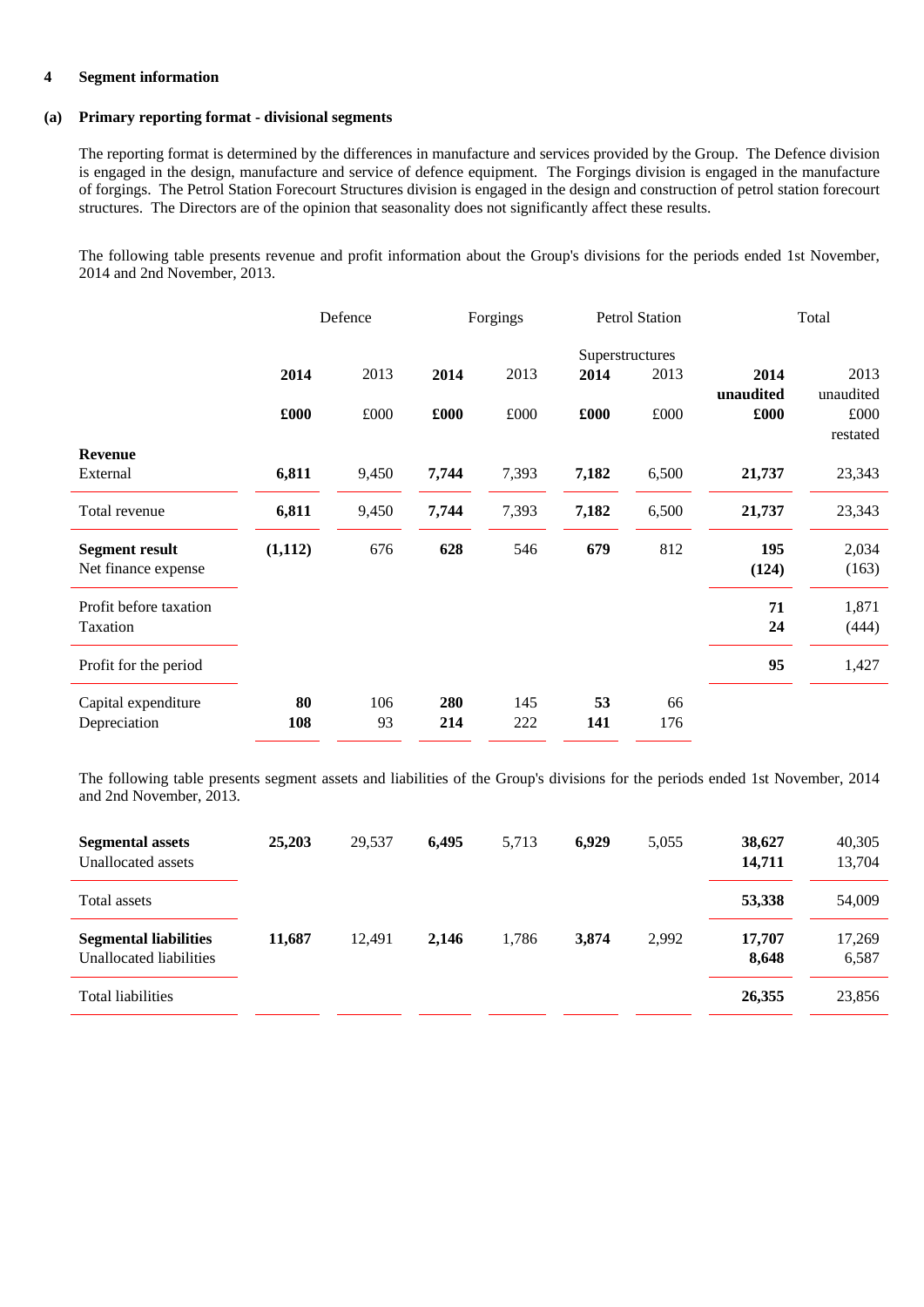#### **5 Income tax**

The major components of income tax expense in the consolidated income statement are:

|                                                                        | 26 weeks      | 27 weeks   |
|------------------------------------------------------------------------|---------------|------------|
|                                                                        | ended 1st     | ended 2nd  |
|                                                                        | Nov., 2014    | Nov., 2013 |
|                                                                        | unaudited     | unaudited  |
|                                                                        | $\pounds 000$ | £'000      |
| Current income tax charge                                              | 69            | 581        |
| Current tax                                                            | 69            | 581        |
| Relating to origination and reversal of temporary differences          | (93)          | (72)       |
| Impact of reduction in deferred tax rate (23% to 21%)                  |               | (65)       |
| Deferred tax                                                           | (93)          | (137)      |
| Total income tax expense reported in the consolidated income statement | (24)          | 444        |

#### **6 Earnings per share**

The calculation of basic and diluted earnings per share is based on:

Profit for the period attributable to equity holders of the parent of £95,000 (2013 - £1,427,000);

(a)

(b) 16,504,691 (2013 - 18,151,025) Ordinary shares, being the number of Ordinary shares in issue.

This represents 18,396,073 (2013-18,396,073) being the number of Ordinary shares in issue less 245,048 (2013-245,048) being the number of shares held within the ESOT and less 1,646,334 (2013 - nil) being the number of shares purchased by the Company.

#### **7 Dividends paid and proposed**

|                                                   | 26 weeks      | 27 weeks   |
|---------------------------------------------------|---------------|------------|
|                                                   | ended 1st     | ended 2nd  |
|                                                   | Nov., 2014    | Nov., 2013 |
|                                                   | unaudited     | unaudited  |
|                                                   | $\pounds 000$ | £'000      |
| Declared and paid during the six month period     |               |            |
| Dividend on ordinary shares                       |               |            |
| Final dividend for $2014 - 6.50p(2013 - 6.50p)$   | 1,073         | 1,180      |
| Proposed for approval                             |               |            |
| Interim dividend for $2015 - 1.50p(2014 - 1.50p)$ | 248           | 270        |

Dividend warrants will be posted on 30th December, 2014 to those members registered on the books of the Company on 5th December, 2014.

#### **8 Property, plant and equipment**

Acquisitions and disposals:

During the 26 weeks ended 1st November, 2014, the Group acquired assets with a cost of £487,000 (2013 - £467,000).

Assets with a net book value of  $\text{\pounds}108,000$  (2013 -  $\text{\pounds}78,000$ ) were disposed of by the Group for proceeds of £137,000 (2013 -£135,000) during the 26 weeks ended 1st November, 2014, resulting in a gain on disposal of £29,000 (2013 - £57,000).